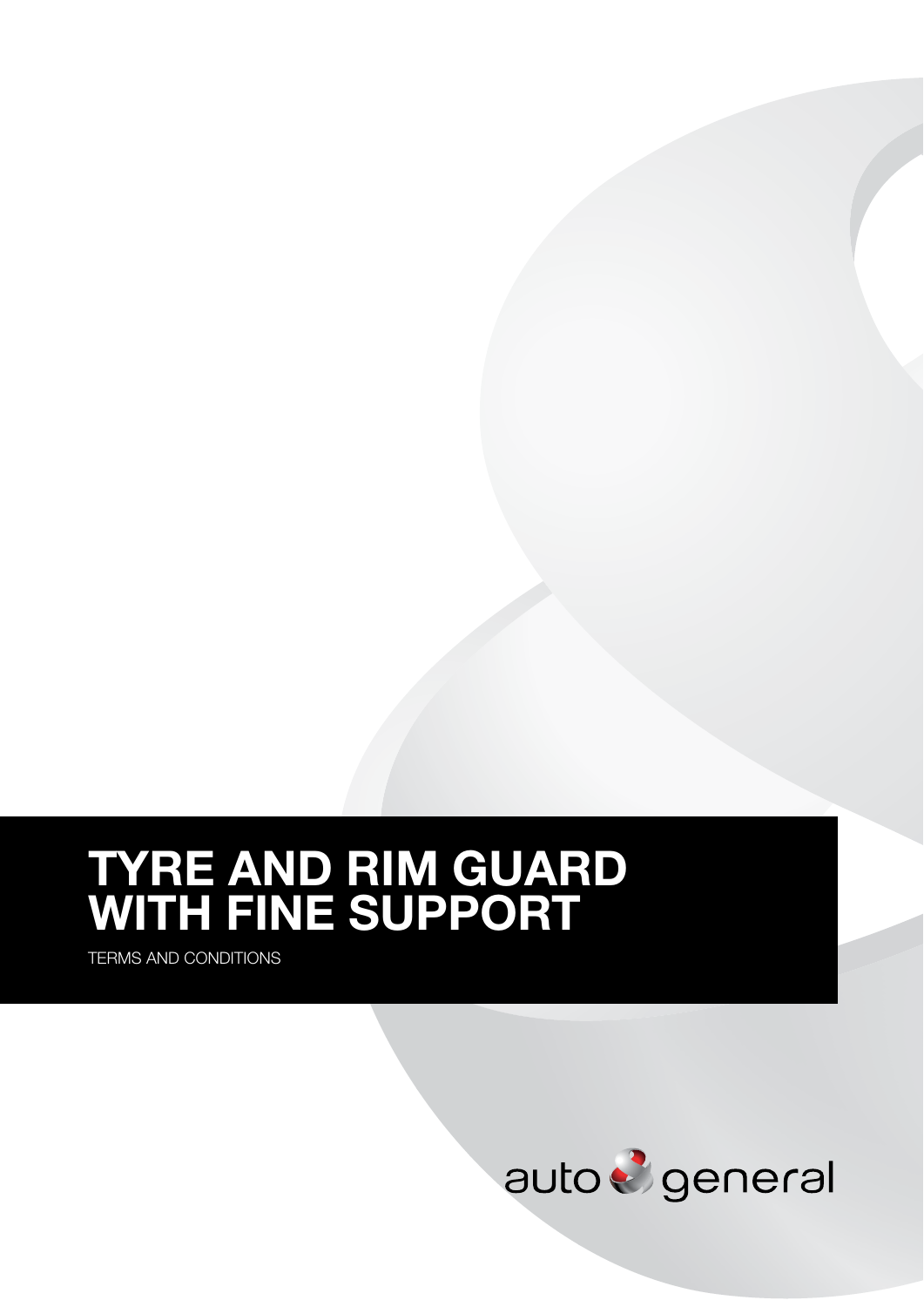Even the most careful drivers can be caught unawares by potholes and uneven roads. This product has been designed with this in mind and offers cover for accidental damage to your tyres and rims.

#### What can I claim for?

You can claim for the cost of repairing or replacing damaged tyres and/or rims fitted to the insured vehicle on the policy.

Payment is subject to the cover limits stated in the policy schedule.

If tyres and/or rims need replacement, they will be replaced with tyres and/or rims of a similar value and specification (up to the maximum cover limits selected) as those fitted to the vehicle when a loss occurred.

### Your obligations

If you do not fulfil all of the following obligations, cover may be cancelled.

Your obligations are to:

- Provide true and complete information.
- Use all reasonable care to maintain the vehicle in an efficient, roadworthy condition and take all reasonable precautions to prevent or minimise loss or damage.
- Be open about anything you have not yet disclosed, but that may be relevant for us to know in order to accept the policy, or about anything that changes that may be important for us to continue accepting the policy.
- Give us correct information. Non-disclosure or misrepresentation of information may influence us on any claim/s arising from your contract of insurance and may influence our decision to provide the benefits in terms of your policy, or to accept or terminate your policy.
- Inform us if any of the policy details or declarations are incorrect or if any of these details or declarations change.

#### How do I make changes?

- Call the Client Care number (below).
- Any change or cancellation that you make will be effective from the time and date agreed to.
- We may change or cancel your policy by giving you 31 days' written notice.

#### How do my payments work?

Your Tyre & Rim Guard policy gives you monthly cover and your premium is deducted in advance on the date stated on your schedule. If in the month following the activation of your policy (and onwards) we do not receive your premium on the due deduction date, you will be allowed a 15-day period of grace in which to pay your premium. If we still do not receive your premium after these 15 days, you will not have cover for that month.

#### Premium obligations

For your premium obligations, refer to the paragraph headed "payment details" on your schedule. This will give you details regarding the premium payable, the manner of payment of premiums and the due date for payment of your premiums. Your policy will only commence upon receipt of the first premium.

Please take note that we agreed to collect the monthly payment for your policy by debit order. Your debit order will be deducted on the agreed upon date. We reserve the right to deduct the premium on an alternative date in an attempt to ensure cover. Should this date fall on a weekend or public holiday, the deduction will be made either on the last working day prior to or the first working day after the weekend or public holiday. If we do not receive your premium on your preferred deduction date, we may attempt to collect your premium on a more suitable date in an effort to keep you covered. If payment is not received for three consecutive months, the policy will be cancelled immediately.

## Payment stopped

When cover is interrupted because you have instructed the bank to stop your debit order payment, the policy will be cancelled immediately.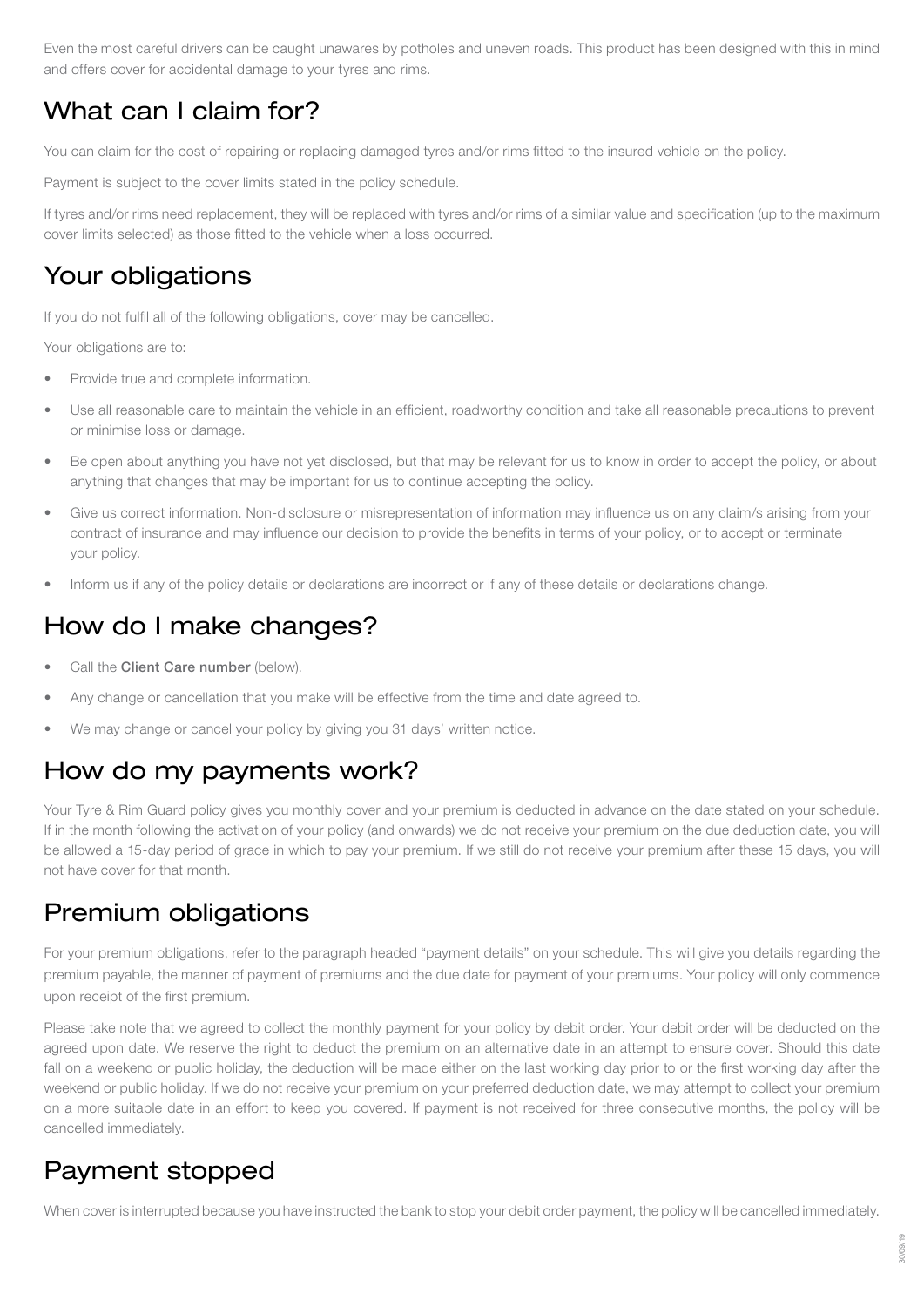#### What is not covered?

We will not indemnify you for:

- the vehicle while
	- it is or was being used for racing, speed or reliability testing, on trails, or for off-road activities when the loss occurred; and/or
	- it was covered by a Comprehensive Motor Policy, and the damage to the tyres and/or rims arose from a vehicle accident, hijacking or theft;
- the cost to repair or replace the tyres and/or rims, that was recoverable from any other insurance policy, or warranty. If a claim is also covered by another policy, we will only indemnify you for our portion;
- the tread depth of any damaged tyre fitted to the vehicle if it was below the legal limit (1mm) when the loss occurred;
- manufacturing defects in the workmanship and/or materials of the tyres and/or rims fitted to the vehicle;
- physical damage to the body of the insured vehicle resulting from the damage to the tyres and/or rims;
- wear and tear damage to the tyres and/or rims;
- repairs done without our prior approval;
- damage to the tyres and/or rims arising from a motor vehicle accident, or from misuse, neglect, or malicious damage;
- the damage that already existed when the policy commenced;
- an incident that may lead to a claim against the policy that was not reported to us within 30 days of a loss;
- any amount exceeding the maximum indemnity stated on the policy schedule; and/or
- loss or damage that was due to a deliberate act or if a claim is fraudulent in any way.

# How do I claim?

- Call the **Claims number** (on the back of this brochure).
- There is no paperwork all claims are handled telephonically!

#### Excess

You are liable to pay the applicable excess each time you claim, as stated on your schedule.

# Waiting period?

There will be a 30-day waiting period applicable from commencement date of the cover.

## **Fine Support**

Fine Support: We'll monitor and check for fines daily and to help get you guaranteed discounts on all new fines.

# What can I claim for?

- The Fine Support service is limited to traffic fines issued within the Republic of South Africa.
- The Fine Support service is limited to vehicles registered under the Tyre & Rim Guard product with the Fine Support benefit.
- Your membership must be paid in full at the time the fine is issued.
- You will be liable for the payment of the actual fine/s.
- At the time that the fine is issued, you must comply with all the legal and regulatory requirements of the National Road Traffic Act, 1996 (Act No. 93 of 1996) and other relevant legislation.
- The Fine Support service does not guarantee the performance of the traffic department.
- The Fine Support service does not include negotiating reductions in AARTO demerit points.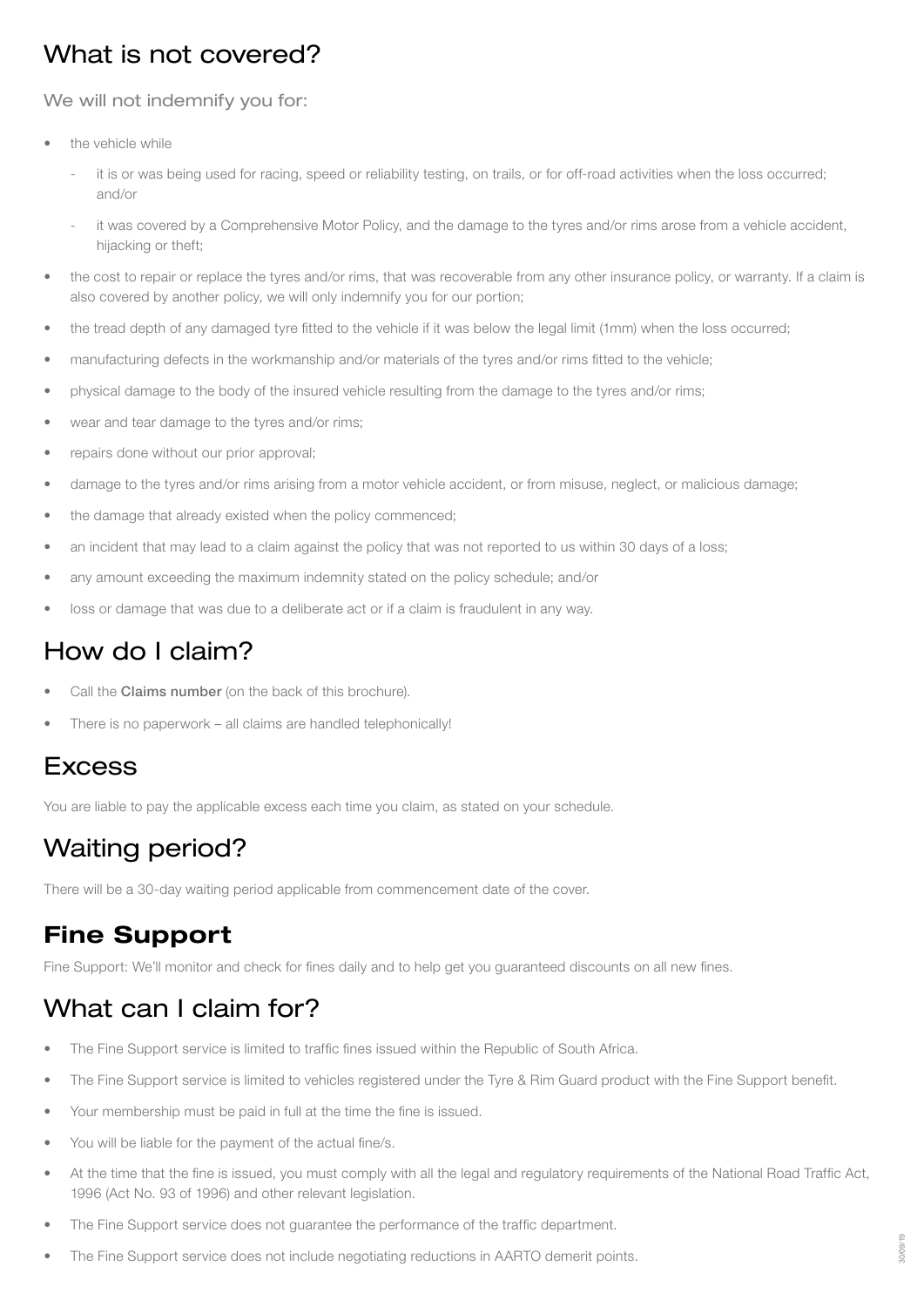• Services are dependent on you supplying us with your most updated personal and vehicle information ie vehicle registration number and South African identification number.

#### How to claim

Call the Claims number (below these terms and conditions) from Monday to Friday, between 8:00 and 17:00.

The Fine Support service includes them checking for fines on the traffic fines database against any outstanding fines, using your ID number and providing you with an invoice for fine payment(s). Once the invoice has been paid, Fine Support will provide proof that the fine has been settled and cleared. Fine Support will collect supporting documents - a statement of the incident, a copy of the fine, as well as a copy of the driver's licence. Fine Support will then present the merits to justify the discount of the fine to the relevant traffic department and any recovery/discount will be passed back to the insured.

#### What is not covered?

We will not provide assistance for the following fines received by members:

- for driving under the influence of alcohol or drugs;
- before the inception of membership (pre-existing fines);
- where no fine value is posted because the offense went straight to court; and
- where arrest warrants have already been issued.

#### Disputed claims

After we inform you of the decision made on a claim, we will allow you 90 days to make the appropriate representations about our decision. If you do not comply with this time limit, we will not reconsider the disputed claim.

If we do receive representations, the decision will then be reviewed and the outcome communicated to you. If, after review, we do not indemnify you for a claim or any part of it and you wish to challenge our decision, you must serve legal process on us within six months calculated from the expiry of the 90-day period referred to above. If you do not comply with this time limit, you will be prevented from proceeding with legal process.